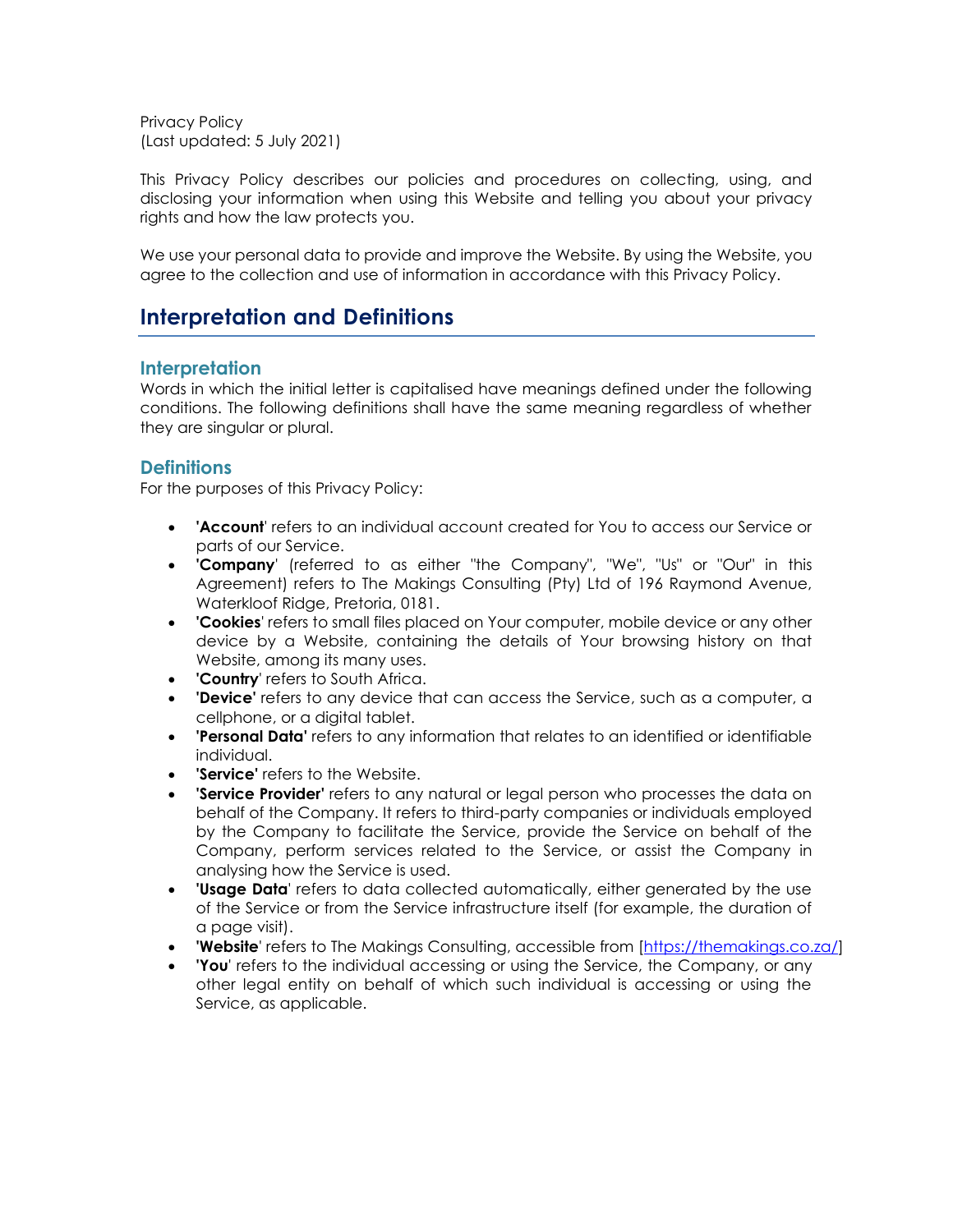## **Types of Data Collected**

### **Personal Data**

While using Our Service, We may ask You to provide Us with certain personally identifiable information that can be used to contact or identify You. Personally identifiable information may include, but is not limited to:

- Email address
- First name and last name
- Phone number
- Address, Postal code, City, Province
- Usage Data

#### **Usage Data**

Usage Data is collected automatically when using the Service. Usage Data may include information such as; Your Device's Internet Protocol address (IP address), browser type, browser version, the pages of our Service that You visit, the time and date of Your visit, the time spent on those pages, unique device identifiers and other diagnostic data.

When You access the Service by or through a mobile device, We may collect certain information automatically, including, but not limited to, the type of mobile device You use, Your mobile device's unique ID, the IP address of Your mobile device, Your mobile operating system, the type of mobile Internet browser You use, unique device identifiers, and other diagnostic data.

We may also collect information that Your browser sends whenever You visit our Service or when You access the Service by or through a mobile device.

#### **Tracking Technologies and Cookies**

We use Cookies and similar tracking technologies to track the activity on Our Service and store certain information. Tracking technologies used are beacons, tags, and scripts to collect and track information and improve and analyse Our Service. The technologies We use may include:

- **Cookies or Browser Cookies.** A cookie is a small file placed on Your Device. You can instruct Your browser to refuse all Cookies or to indicate when a Cookie is being sent. However, if You do not accept Cookies, You may not be able to use some parts of our Service. Unless you have adjusted Your browser setting to refuse Cookies, our Service may use Cookies.
- **Flash Cookies.** Certain features of our Service may use locally stored objects (or Flash Cookies) to collect and store information about Your preferences or Your activity on our Service. Flash Cookies are not managed by the same browser settings as those used for Browser Cookies. For more information on how You can delete Flash Cookies, please read "Where can I change the settings for disabling, or deleting local shared objects?" available at [https://helpx.adobe.com/flash-player/kb/disable-local](https://helpx.adobe.com/flash-player/kb/disable-local-shared-objects-flash.html#main_Where_can_I_change_the_settings_for_disabling_or_deleting_local_shared_objects_)[shared-objects-](https://helpx.adobe.com/flash-player/kb/disable-local-shared-objects-flash.html#main_Where_can_I_change_the_settings_for_disabling_or_deleting_local_shared_objects_)

[flash.html#main\\_Where\\_can\\_I\\_change\\_the\\_settings\\_for\\_disabling\\_or\\_deleting\\_loca](https://helpx.adobe.com/flash-player/kb/disable-local-shared-objects-flash.html#main_Where_can_I_change_the_settings_for_disabling_or_deleting_local_shared_objects_) [l\\_shared\\_objects\\_](https://helpx.adobe.com/flash-player/kb/disable-local-shared-objects-flash.html#main_Where_can_I_change_the_settings_for_disabling_or_deleting_local_shared_objects_)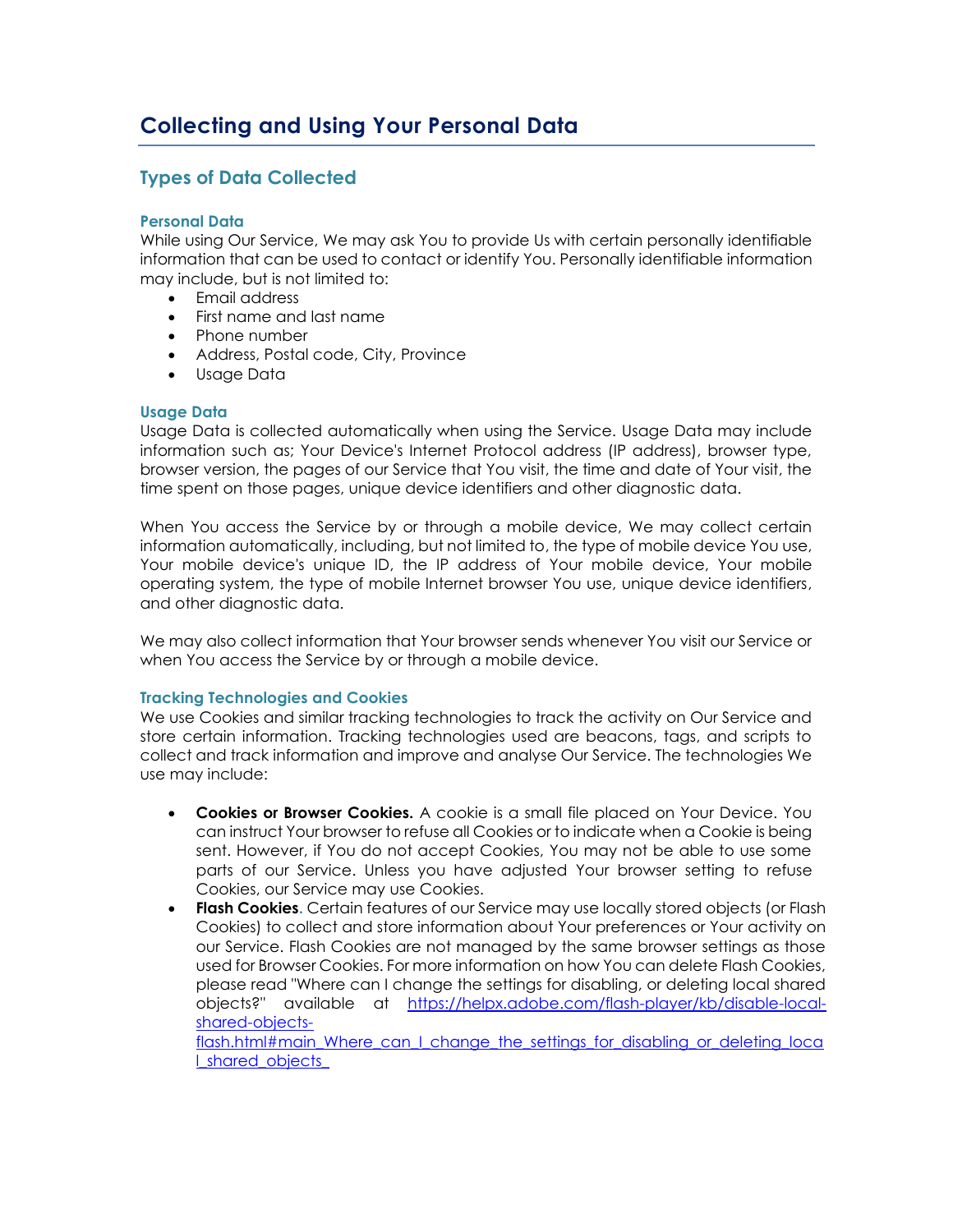• **Web Beacons.** Certain sections of our Service and our emails may contain small electronic files known as 'web beacons' (also referred to as clear gifs, pixel tags, and single-pixel gifs) that permit the Company, for example, to count users who have visited those pages or opened an email, and for other related website statistics (for example, recording the popularity of a certain section and verifying system and server integrity).

Cookies can be "Persistent" or "Session" Cookies. Persistent Cookies remain on Your personal computer or mobile device when You go offline, while Session Cookies are deleted as soon as You close Your web browser. Learn more about Cookies by searching: ['Cookies: What](https://www.freeprivacypolicy.com/blog/cookies/)  [Do They Do?'](https://www.freeprivacypolicy.com/blog/cookies/)

We use both Session, and Persistent Cookies for the purposes set out below:

#### **Necessary / Essential Cookies**

Type: Session Cookies Administered by: Us

Purpose: These Cookies are essential to provide You with services available through the Website and enable You to use some of its features. They help to authenticate users and prevent fraudulent use of user accounts. Without these Cookies, the services You have asked for cannot be provided, and We only use these Cookies to give you those services.

#### **Cookies Policy / Notice Acceptance Cookies**

Type: Persistent Cookies Administered by: Us Purpose: These Cookies identify if users have accepted the use of cookies on the Website.

#### **Functionality Cookies**

Type: Persistent Cookies

Administered by: Us

Purpose: These Cookies allow us to remember choices You make when You use the Website, such as remembering Your login details or language preference. The purpose of these Cookies is to provide You with a more personal experience and avoid You having to re-enter your preferences every time You use the Website.

#### **Tracking and Performance Cookies**

Type: Persistent Cookies

Administered by: Third-Parties

Purpose: These Cookies are used to track information about traffic to the Website and how users use the Website. The information gathered via these Cookies may directly or indirectly identify you as an individual visitor. This is because the data collected is typically linked to a pseudonymous identifier associated with the device you use to access the Website. We may also use these Cookies to test new pages, features, or new functionality of the Website to see how our users react to them.

For more information about the cookies we use and your choices regarding cookies, please visit our Cookies Policy or the Cookies section of our Privacy Policy.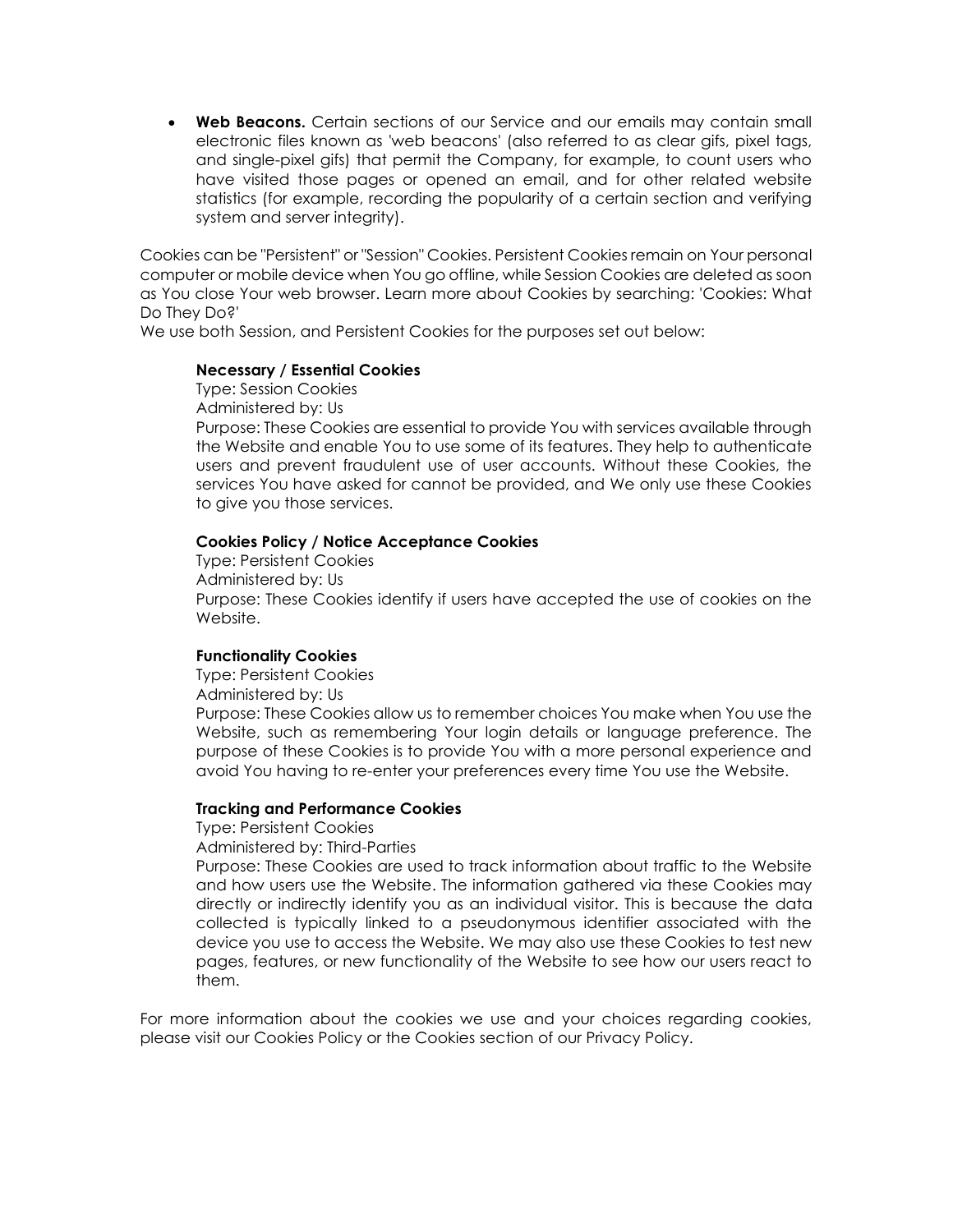## **Use of Your Personal Data**

The Company may use Personal Data for the following purposes:

- **To provide and maintain our Service**, including monitoring the usage of our Service.
- **To manage Your Account:** to manage Your registration as a user of the Service. The Personal Data You provide can give You access to different functionalities of the Service that are available to You as a registered user.
- **For the performance of a contract:** the development, compliance and undertaking of the purchase contract for the products, items or services You have purchased or any other contract with Us through the Service.
- **To contact You:** To contact You by email, telephone calls, SMS, or other equivalent forms of electronic communication, Such as a mobile application's push notifications, regarding updates or informative communications related to the functionalities, products, or contracted services, including the security updates, when necessary or reasonable for their implementation.
- **To manage Your requests:** To attend and manage Your requests to Us.
- **For business transfers:** We may use Your information to evaluate or conduct a merger, divestiture, restructuring, reorganisation, dissolution, or another sale or transfer of some or all of Our assets, whether as a going concern or as part of bankruptcy, liquidation, or similar proceeding, in which Personal Data held by Us about our Service users is among the assets transferred.
- **For other purposes**: We may use Your information for other purposes, such as data analysis, identifying usage trends, determining the effectiveness of our promotional campaigns, and evaluating and improving our Service, products, services, marketing and your experience.

We may share Your personal information in the following situations:

- **With Service Providers:** We may share Your personal information with Service Providers to monitor and analyse the use of our Service to contact You.
- **For business transfers:** We may share or transfer Your personal information in connection with, or during negotiations of, any merger, sale of Company assets, financing, or acquisition of all or a portion of Our business to another company.
- **With Affiliates:** We may share Your information with Our affiliates, in which case we will require those affiliates to honour this Privacy Policy. Affiliates include Our parent company and any other subsidiaries, joint venture partners or other companies that We control or are under common control with Us.
- **With Your consent**: We may disclose Your personal information for any other purpose with Your consent.

## **Retention of Your Personal Data**

The Company will retain Your Personal Data only for as long as is necessary for the purposes set out in this Privacy Policy. We will retain and use Your Personal Data to the extent required to comply with our legal obligations, for example, if we must keep your data to comply with applicable laws, resolve disputes, and enforce our legal agreements and policies.

The Company will also retain Usage Data for internal analysis purposes. Usage Data is generally retained for a shorter period of time, except when this data is used to strengthen the security or improve our Service's functionality, or We are legally obligated to retain this data for longer time periods.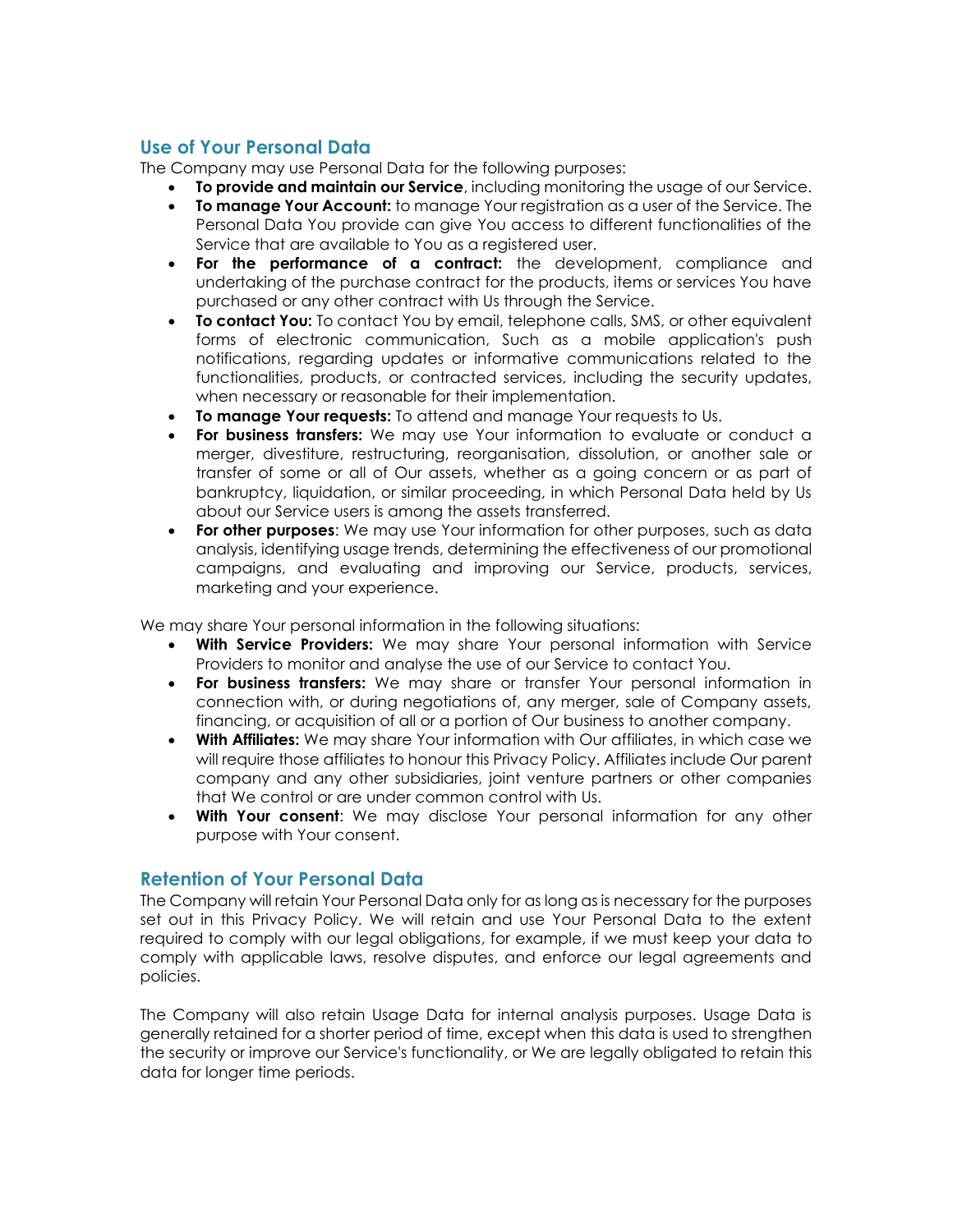## **Transfer of Your Personal Data**

Your information, including Personal Data, is processed at the Company's operating offices and in any other places where the parties involved in the processing are located. Your consent to this Privacy Policy followed by Your submission of such information represents Your agreement to that transfer. It means that this information may be transferred to  $$ and maintained on — computers located outside of Your province, country or other governmental jurisdiction where the data protection laws may differ from those of Your jurisdiction.

The Company will take all steps reasonably necessary to ensure that Your data is treated securely and in accordance with this Privacy Policy and no transfer of Your Personal Data will take place to an organisation or a country unless there are adequate controls in place, including the security of Your data and other personal information.

### **Disclosure of Your Personal Data**

#### **Business Transactions**

If the Company is involved in a merger, acquisition, or asset sale, Your Personal Data may be transferred. We will provide notice before Your Personal Data is transferred and becomes subject to a different Privacy Policy.

#### **Law enforcement**

Under certain circumstances, the Company may be required to disclose Your Personal Data if required to do so by law or in response to valid requests by public authorities (e.g. a court or a government agency).

#### **Other legal requirements**

The Company may disclose Your Personal Data, in good faith, when such action is necessary to:

- Comply with a legal obligation
- Protect and defend the rights or property of the Company
- Prevent or investigate possible wrongdoing in connection with the Service
- Protect the personal safety of users of the Service or the public
- Protect against legal liability

### **Security of Your Personal Data**

The security of Your Personal Data is important to Us, but remember that no method of transmission over the Internet or method of electronic storage is 100% secure. While We strive to use commercially acceptable means to protect Your Personal Data, We cannot guarantee its absolute security.

## **Detailed Information on the Processing of Your Personal Data**

The Service Providers We use may have access to Your Personal Data. These third-party vendors collect, store, use, process, and transfer information about Your activity on Our Service in accordance with their Privacy Policies.

### **Analytics**

We may use third-party Service providers to monitor and analyse the use of our Service.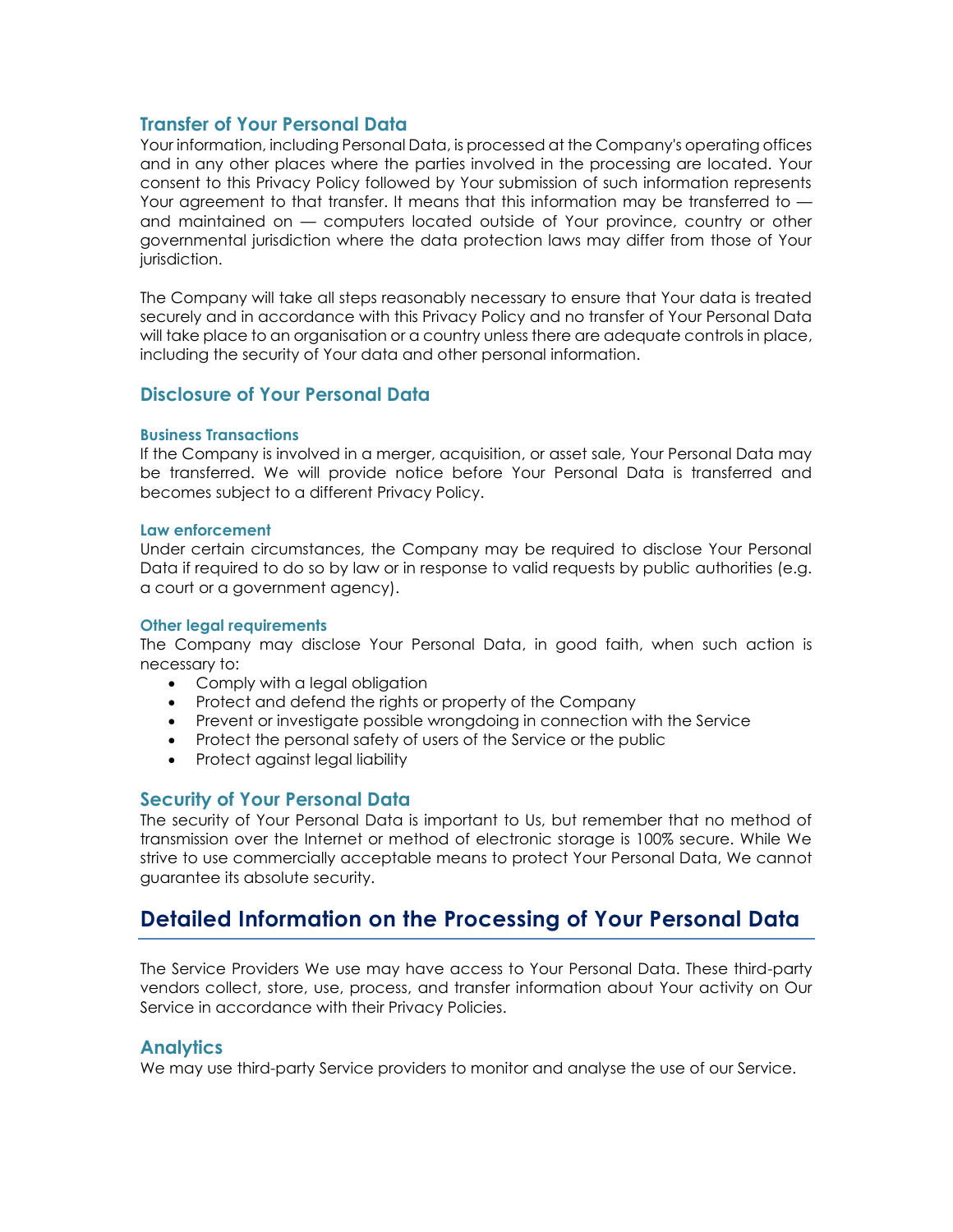#### **Google Analytics**

Google Analytics is a web analytics service offered by Google that tracks and reports website traffic. Google uses the data collected to track and monitor the use of our Service. This data is shared with other Google services. Google may use the collected data to contextualise and personalise the ads of its own advertising network.

You can opt-out of having your activity on the Service available to Google Analytics by installing the Google Analytics opt-out browser add-on. The add-on prevents Google Analytics JavaScript (ga.js, analytics.js and dc.js) from sharing information with Google Analytics about visits activity.

For more information on the privacy practices of Google, please visit the Google Privacy & Terms web page:<https://policies.google.com/privacy>

#### **Email Marketing**

We may use Your Personal Data to contact You with newsletters, marketing or promotional materials, and other information that may interest you. You may opt-out of receiving any or all of these communications from Us by following the unsubscribe link or instructions provided in any email We send or by contacting Us.

We may use Email Marketing Service Providers to manage and send emails to You.

#### **Mailchimp**

Mailchimp is an email marketing sending service provided by The Rocket Science Group LLC. For more information on the privacy practices of Mailchimp, please visit their Privacy policy:<https://mailchimp.com/legal/privacy/>

#### **Custom built**

Their Privacy Policy can be viewed at<https://exmaple.com/privacy-policy>

## **Children's Privacy**

Our Service does not address anyone under the age of 13. We do not knowingly collect personally identifiable information from anyone under the age of 13. If You are a parent or guardian and You are aware that Your child has provided Us with Personal Data, please contact Us. If We become aware that We have collected Personal Data from anyone under the age of 13 without verification of parental consent, We will take steps to remove that information from Our servers.

If We need to rely on consent as a legal basis for processing Your information, and Your country requires consent from a parent, We may require Your parent's consent before We collect and use that information.

## **Links to Other Websites**

Our Service may contain links to other websites that are not operated by Us. If You click on a third party link, You will be directed to that third party's site. We strongly advise You to review the Privacy Policy of every site You visit. We have no control over and assume no responsibility for the content, privacy policies, or practices of any third party sites or services.